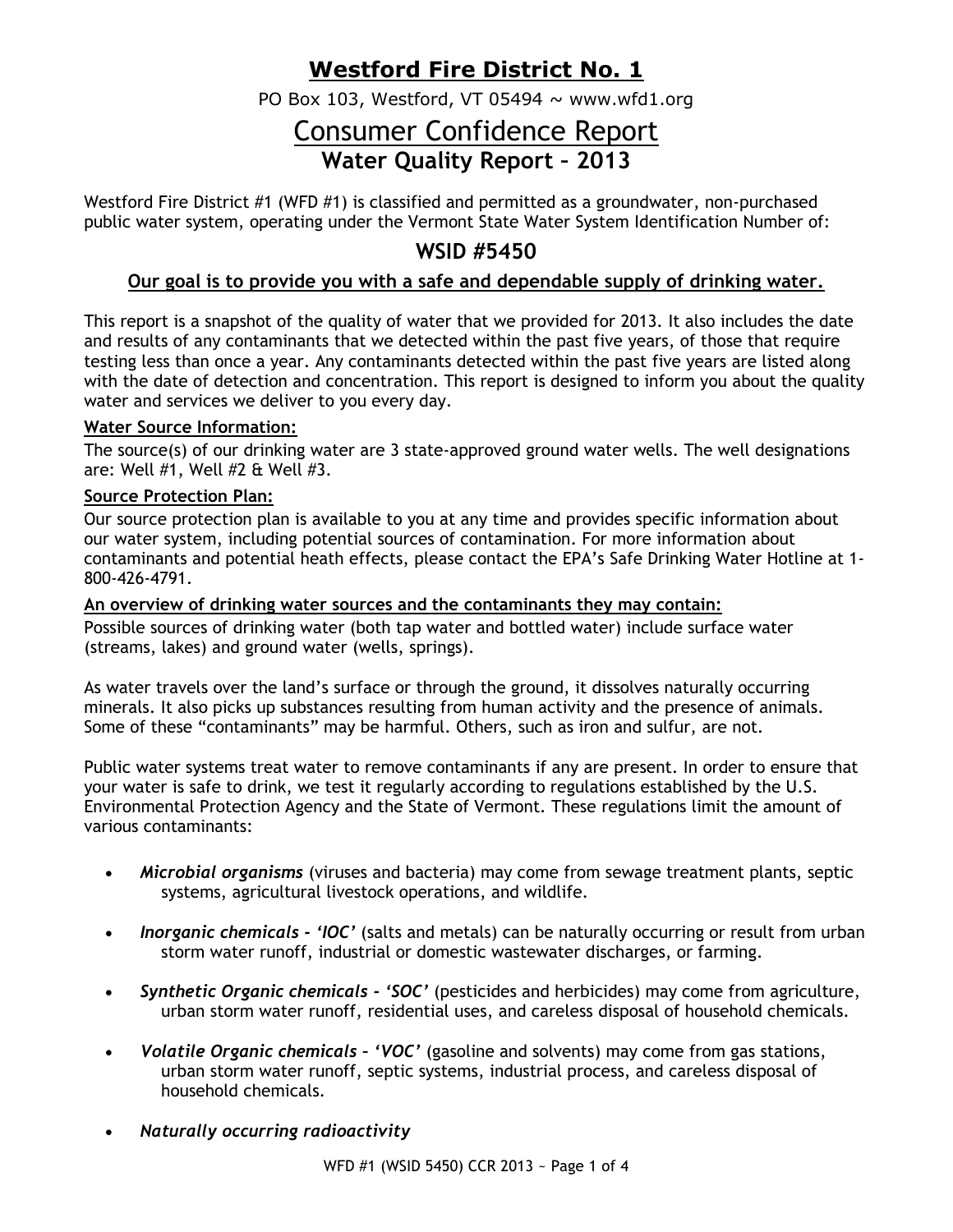## **W A T E R Q U A L I T Y D A T A**

## **Terms and Abbreviations:**

In the following tables you may find terms you might not be familiar with. To help you better understand these terms we have provided the following definitions:

**Maximum Contamination Level Goal (MCLG):** The level of a contaminant in drinking water below which there is no known or expected risk to health. MCLG's allow for a margin of safety.

**Maximum Contamination Level (MCL):** The highest level of a contaminant that is allowed in drinking water. MCL's are set as close to the MCLG's as feasible using the best available treatment.

**Maximum Residual Disinfectant Level Goal (MRDLG):** The level of a drinking water disinfectant below which there is no known or expected risk to health. MRDLG's do not reflect the benefits of disinfectants in controlling microbial contaminants.

**Maximum Residual Disinfectant Level (MRDL):** The highest level of a disinfectant allowed in drinking water. Addition a disinfectant may help control microbial contaminants.

**Action Level:** The concentration of a contaminant, which, if exceeded, triggers treatment or other requirements, which a water system must follow.

**90th Percentile:** Ninety percent of the samples are below the action level. (Nine of ten sites sampled were at or below this level).

**Treatment Technique (TT):** A process aimed to reduce the level of a contaminant in drinking water.

**Parts per million (ppm) or Milligrams per liter (mg/l):** (one penny in ten thousand dollars)

**Parts per billion (ppb) or Micrograms per liter (µg/l):** (one penny in ten million dollars)

**Picocuries per liter (pCi/L):** a measure of radioactivity in water

**Nephelometric Turbidity Unit (NTU):** NTU is a measure of the clarity of water. Turbidity in excess of 5 NTU is just noticeable to an average person.

**Running Annual Average (RAA):** Annual Level of Disinfection By-products (i.e. chlorination)

**N/A:** Not applicable

The table(s) below lists all the drinking water contaminants that were detected during the 2013 calendar year. It also includes the date and results of any contaminants that we detected within the past five years, of those which require testing less than once a year. The presence of these contaminants in the water does not necessarily show that our water poses a health risk.

## **Violation(s) that occurred during Calendar Year 2013**

| $^{\mathsf{T}}$ vpe                          | Category | Analyte | <b>Compliance Period</b> |  |  |  |  |  |
|----------------------------------------------|----------|---------|--------------------------|--|--|--|--|--|
| No Violations Occurred in Calendar Year 2013 |          |         |                          |  |  |  |  |  |

We are required to monitor our drinking water for specific contaminants on a regular basis. Results of regular monitoring are an indicator of whether or not our drinking water meets health standards. The table above indicates any drinking water violations we incurred during 2013. A failure to perform required monitoring means we cannot be sure of the quality of our water during that time in which we did not perform required monitoring. WFD #1 has an excellent history of adhering closely to the rules & regulations regarding required water testing.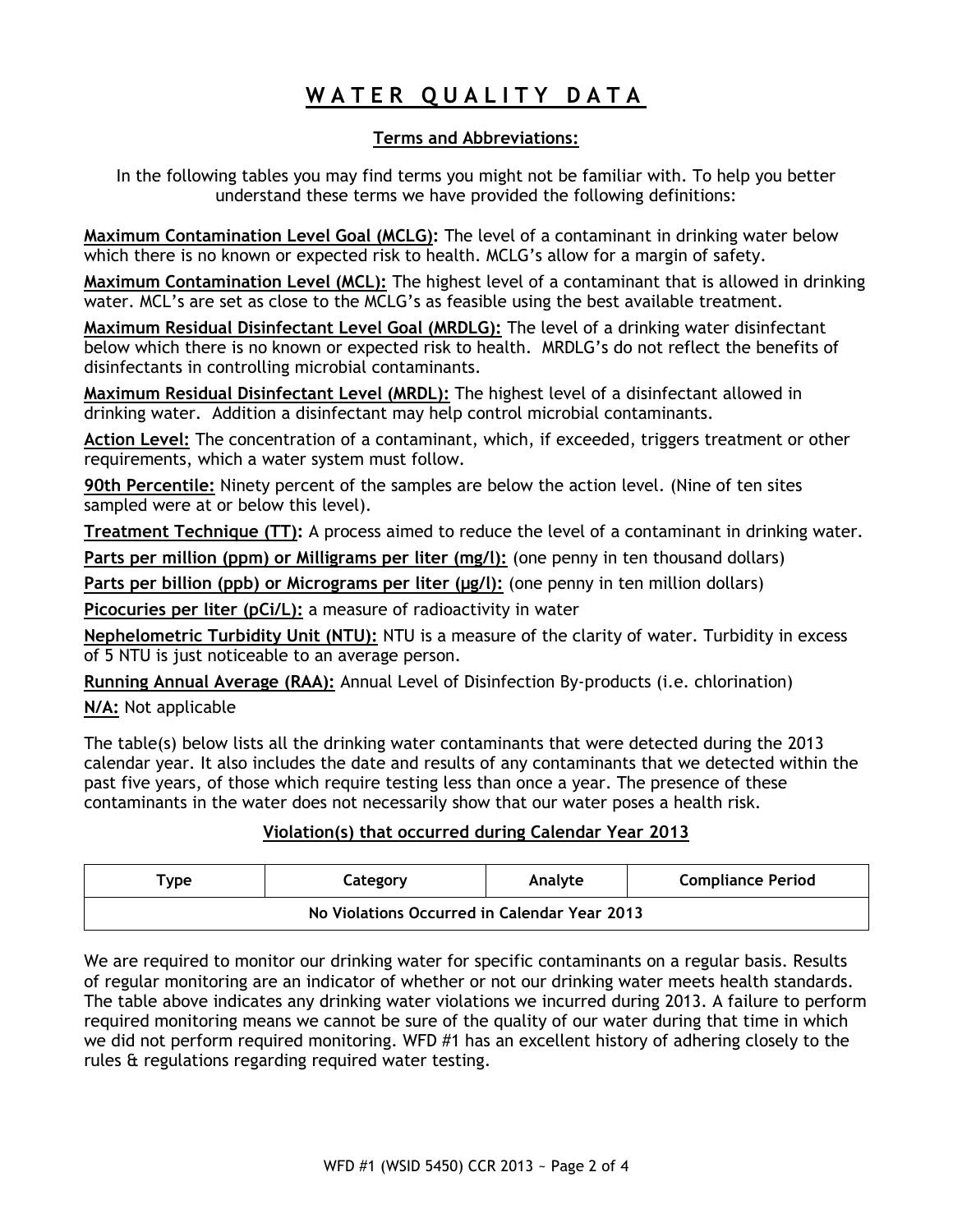## WATER QUALITY DATA

### **Level of Detected Contaminants**

| Microbiological                               |                    | Result                  |               | <b>MCL</b> |            | <b>MCLG</b> | <b>Typical Source</b>                                                                                 |  |  |  |
|-----------------------------------------------|--------------------|-------------------------|---------------|------------|------------|-------------|-------------------------------------------------------------------------------------------------------|--|--|--|
| No Detected Results During Calendar Year 2013 |                    |                         |               |            |            |             |                                                                                                       |  |  |  |
|                                               |                    |                         |               |            |            |             |                                                                                                       |  |  |  |
| <b>Chemical</b><br>Contaminant                | Collection<br>Date | <b>Highest</b><br>Value | Range         | Unit       | <b>MCL</b> | <b>MCLG</b> | Likely source of detected<br>contaminant                                                              |  |  |  |
| Iron                                          | 09/27/2011         | .11                     | $.11 - .11$   | ppm        |            |             |                                                                                                       |  |  |  |
| Nitrate                                       | 03/26/2013         | .048                    | -048.<br>.048 | ppm        | 10         | 10          | Runoff from fertilizer use;<br>leaching from septic tanks,<br>sewage; erosion of natural<br>deposits. |  |  |  |

| <b>Regulated</b><br><b>Radionuclides</b>      | <b>Collection</b><br>Date | Highest<br>Value | Range | Unit | <b>MCL</b> | <b>MCLG</b> | Likely source of detected<br>contaminant |  |
|-----------------------------------------------|---------------------------|------------------|-------|------|------------|-------------|------------------------------------------|--|
| No Detected Results in the Calendar Year 2013 |                           |                  |       |      |            |             |                                          |  |

| Regulated<br><b>Disinfection</b><br><b>By-Products</b> | Monitoring<br>Period | <b>RAA</b> | Range     | Unit | <b>MCL</b> | <b>MCLG</b> | Likely source of detected<br>contaminant     |
|--------------------------------------------------------|----------------------|------------|-----------|------|------------|-------------|----------------------------------------------|
| Total<br>Trihalomethanes                               | 2008-2010            |            | $0 - 2.2$ | ppb  | 80         |             | By-product of drinking water<br>chlorination |

| Lead &<br>Copper | <b>Sampling</b><br>Date | 90 <sup>th</sup><br>Percentile | 95 <sup>th</sup><br>Percentile | Range              | <b>Action</b><br>Level | No. of Sites<br><b>Exceeding</b><br><b>Action Level</b> | Likely source of detected<br>contaminant                                                                        |
|------------------|-------------------------|--------------------------------|--------------------------------|--------------------|------------------------|---------------------------------------------------------|-----------------------------------------------------------------------------------------------------------------|
| Copper           | 2013                    | 0.064                          | 0.065                          | $0.031 -$<br>0.067 | 1.3                    |                                                         | Corrosion of household plumbing<br>systems; Erosion of natural<br>deposits; Leaching from wood<br>preservatives |
| Lead             | 2013                    | 0                              | 0                              | $0 - 0$            | 15                     |                                                         | Corrosion of household plumbing<br>systems; Erosion of natural<br>deposits                                      |

### **Health Information Regarding Lead:**

If present, elevated levels of lead can cause serious health problems, especially for pregnant women and young children. Lead in drinking water is primarily from materials and components associated with service lines and home plumbing. Westford Fire District #1 is responsible for providing high quality drinking water, but cannot control the variety of materials used in household plumbing components. When your water has been sitting for several hours, you can minimize the potential for lead exposure by flushing your tap for 30 seconds to 2 minutes before using water for drinking or cooking. If you are concerned about lead in your drinking water, you may wish to have your water tested. Information on lead in drinking water, testing methods, and steps you can take to minimize exposure is available from the Safe Drinking Water Hotline or at <http://www.epa.gov/safewater/lead>